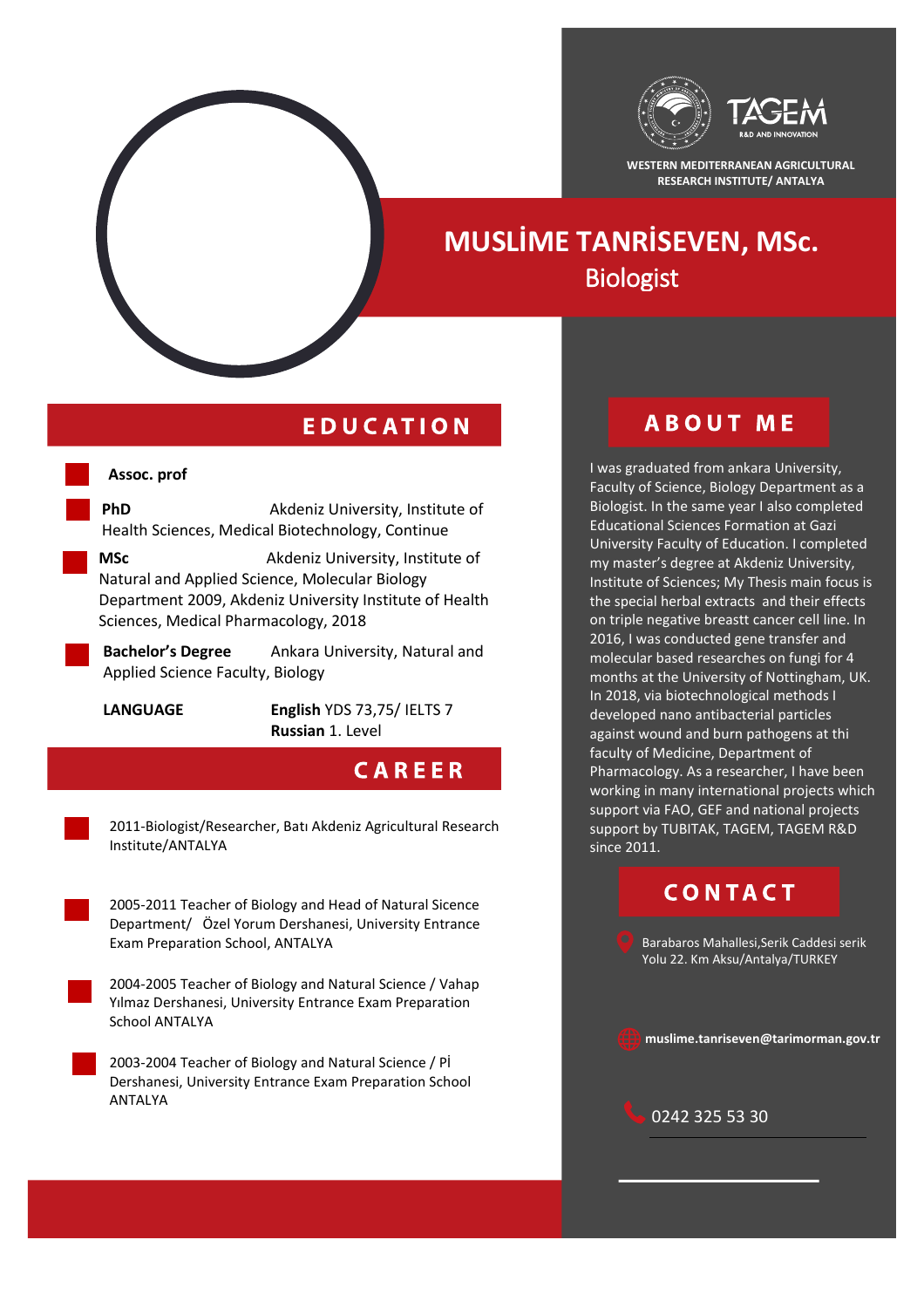



### **Projects Conducted**

- 1. Determination of in Vitro Release Behavior of Encapsulated Origanum minutiflorum and Citrus sinensis Essential Oil and Isolated Carvacrol (TAGEM/17/A07/P06/07, 2017-2021, TAGEM, Researcher)
- 2. Investigation the Antifungal effects of Encapsulating Bioactive Extracts Obtained from Different Natural Sources on Margarines. (TAGEM AR-GE, 2018-2021, Researcher)
- 3. [The Investigation of Possibilities for Using Steviol Glikozid Rebaduosid a in the Production](../Downloads/ARAŞTIRMACILAR/Demet%20Yıldız%20Turgut/Düşük%20Şeker%20İçerikli%20Turunç) of Bitter Orange [Marmalade with Low Sugar Content \(](../Downloads/ARAŞTIRMACILAR/Demet%20Yıldız%20Turgut/Düşük%20Şeker%20İçerikli%20Turunç)2020-2021, TAGEM, Researcher)
- 4. Fennel Breeding (TAGEM/TBAD/Ü/20/A7/P6/1807, 2021-2022, Researcher)
- 5. Determination of Adaptation of Different Lavender Species to Kahramanmaraş Conditions and Some Quality Criteria (TAGEM/TBAD/16A04/P06/07, 2016-2021, Researcher)
- 6. Biotechnological Synthesis, Characterization and Evaluation of Antibacterial And Antiproteolytıc Activities Of Metallic Nanoparticles For The Treatment Of Wound And Burn (2017-2018, Project Leader)
- 7. Mainstreaming Biodiversity Conservation and Sustainable for Improved Human Nutrition and Well Being (2013- 2018, Global Environment Foundation (GEF), Yardımcı Araştırıcı)
- 8. Determination The Antibacterial and Antifungal Effects of Volatile Oils Belonging to Some Thymus and Origanum Species, Spread in West Mediterranean Region, (TAGEM/TBAD/13/A04/P06/02, 2014-2016, Project Leader)
- 9. Effects of Different Pre-applications and Storage Conditions on Storage Life and Fruit Quality of 'Hicaznar' Pomegranate Cultivar (TAGEM, 2015-2017, Researcher)
- 10. Investigation of the effects of some essential oils and antioxidant compounds on product quality and shelf stability of dehydrated tomatoes (TAGEM/HGSYAD/14/A05/P01/49, 2014-2016, Researcher)
- 11. Determining Quality Parameter of Some Commercial and Medicinal Oils, (TAGEM/TBAD/13/A04/P06/03, 2013- 2014, Researcher)
- 12. Protection and Cultivation of Medicinal and Aromatic Plants in West Mediterranean Region in Turkey. (FAO, 2012- 2014, Researcher)
- 13. Classical and Biotechnological Cultivation of Some Endemic Species Naturally Spread in Turkey and Gaining of Them to the economy (Çukurova Üniversity, BAP, 2012-2013, Yardımcı Araştırıcı)
- 14. Cytotoxic Effect of *Asphodelus aestivus* brot. (Liliaceae ) Tuber Extract on MDA-MB 231 Breast Cancer Cell Line (Akdeniz Üniversity, 2008-2009, Project Leader)

#### **Ongoing Projects**

- 1. Varieties and Clones of Domestic and Foreign Originated Peppermint (Mentha L.) Species, Investigation of Biological Activities of Different Chemotypes, Selection of Commercially Important Varieties and Clones and Valuable Compounds under Controlled Conditions (different temperatures and CO2 concentrations) Change (TÜBİTAK / 1001, 2021-2023, 2nd Work Package Responsible)
- 2. Determination the Anticandidal activity of *Pelargonium graveolens* (Itır) L. Her essential oil (TAGEM/TBAD/B/19/A7/P6/1007, 2019-2022, TAGEM, Project Leader)
- 3. The Optimization of Some Extraction Parameters of the Production of Yarrow (*Achillea millefolium* L.) Extract, Phytochemical Characterization and Shelf Stability, TAGEM,2022-2024, Researcher
- 4. Breeding of Synthetic Varieties *Sideritis congesta, Sideritis sitricta ve Sideritis condensata* species, 2020-2024 TAGEM/TBAD/B20/A7/P6/1578, Researcher.
- 5. Investigation of Adaptation of Some Thyme Species Growing in Turkey and Having Economic Value under Kahramanmaraş Conditions and the Effects of Different Harvest Times on Yield and Quality Criteria. 2022- 2026.Researcher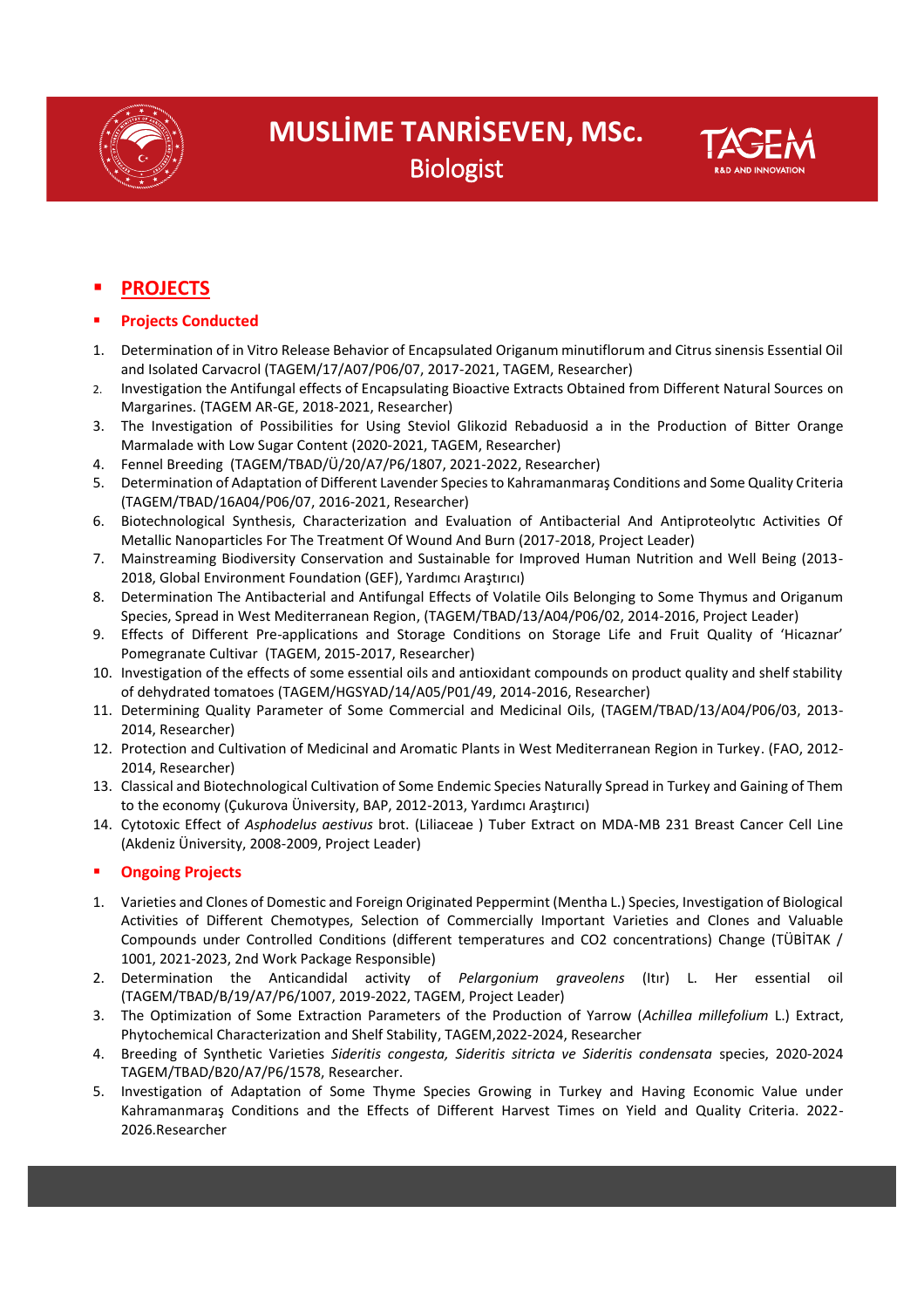



### **PUBLICATIONS**

- **INTERNATIONAL ARTICLES AND PAPERS**
- **International Papers, Seminars, etc.**
- 1. TANRISEVEN M., Çinar A., Ayas F. Chemical Composition of the *Thymus sipyleus* Boiss. *subsp. rosulans* (Borbas) Jalas Essential Oil, From Turkey, International Symposium on Biodiversity and Edible Wild Plants, Abstract Book, page 174, 3-5 April 2017 Antalya Turkey.
- 2. TANRISEVEN M., Çinar A., Ayas F., Yıldırım K. Screening Antibacterial Activity Of *Thymus sipyleus Boiss. subsp. rosulans* (Borbas) Jalas essential oil against human pathogens, International Symposium on Biodiversity and Edible Wild Plants, Abstract Book, page 175, 3-5 April 2017 Antalya Turkey.
- 3. TANRISEVEN M., Ayas, F., Çınar, A. 2015. Chemical Composition of the *T. cherlerioides var. isauricus jalas* Essential Oil, from Turkey. 11th International Symposium on the Natural Compounds. 1-4 October 2015, Antalya, Turkey.
- 4. TANRISEVEN M., Çınar A., 2015. Determination the Antibacterial Activity of *Stevia rebaudiana* Essential oil. The Second Mediterranean Symposium on Medicinal and Aromatic PlantsInternational.April- 22-25, 2015, Aska Lara Hotel, Antalya
- 5. Vuran F.A., TANRISEVEN M., Yavaşer R. 2015. Composition and Antibacterial Activity of Essential Oil From *Echinophora Tenuifolia* L. Grown in Turkey. The Second Mediterranean Symposium on Medicinal and Aromatic Plants, 22-25 April, 2015, Antalya-Türkiye.
- 6. TANRISEVEN, M., Yüksel, K., Çınar, O. 2015. Determination of antibacterial and antioxidant activity of *Phlomis Lycia* extract. The Second Mediterranaean Symposium on Medicinal and Aromatic Plants. April 22-25 2015. Antalya, Turkey.
- 7. Ayas, F., TANRİSEVEN M., Vuran F.A. 2015. Antibacterial Activity and Essential Oil Composition of the *Achillea wilhelmsii* C. Koch, from Turkey. 11th International Symposium on the Natural Compounds. 1-4 October 2015, Antalya, Turkey.
- 8. TANRİSEVEN M., Turgut D. Y., Karagüzel Ü. Ö., *Pelargonium graveolens* L'Her, In the Light of Evidence, Bridging the Gap Between Tradition and Future, Itır Rose-Hatmi Figs Jam, V. Uluslararası Gıda Ar-Ge proje Pazarı, Proje Kitabı, syf 42, 25 Mayıs 2017, İzmir, Turkey.
- 9. Yıldız Turgut, D., Çınar, O., Yüksel, K., TANRİSEVEN, M., Seçmen, T., Tanır, A., 2018. Determination of Phytochemical Properties of Kumquat (*Fortunella margarita* Swing) Peel and Seed Extracts. 4th International Symposium of Medicinal and Aromatic Plants, 2-4 October 2018. P:86.
- 10. Çınar, O., TANRİSEVEN, M., Gölükcü, M. 2014. Determination of essential oil components and antibacterial activity of *Laurus nobilis* leaves collected every month in winter. 45th International Symposium on Essential Oils. September 07-10 2014. İstanbul, Turkey.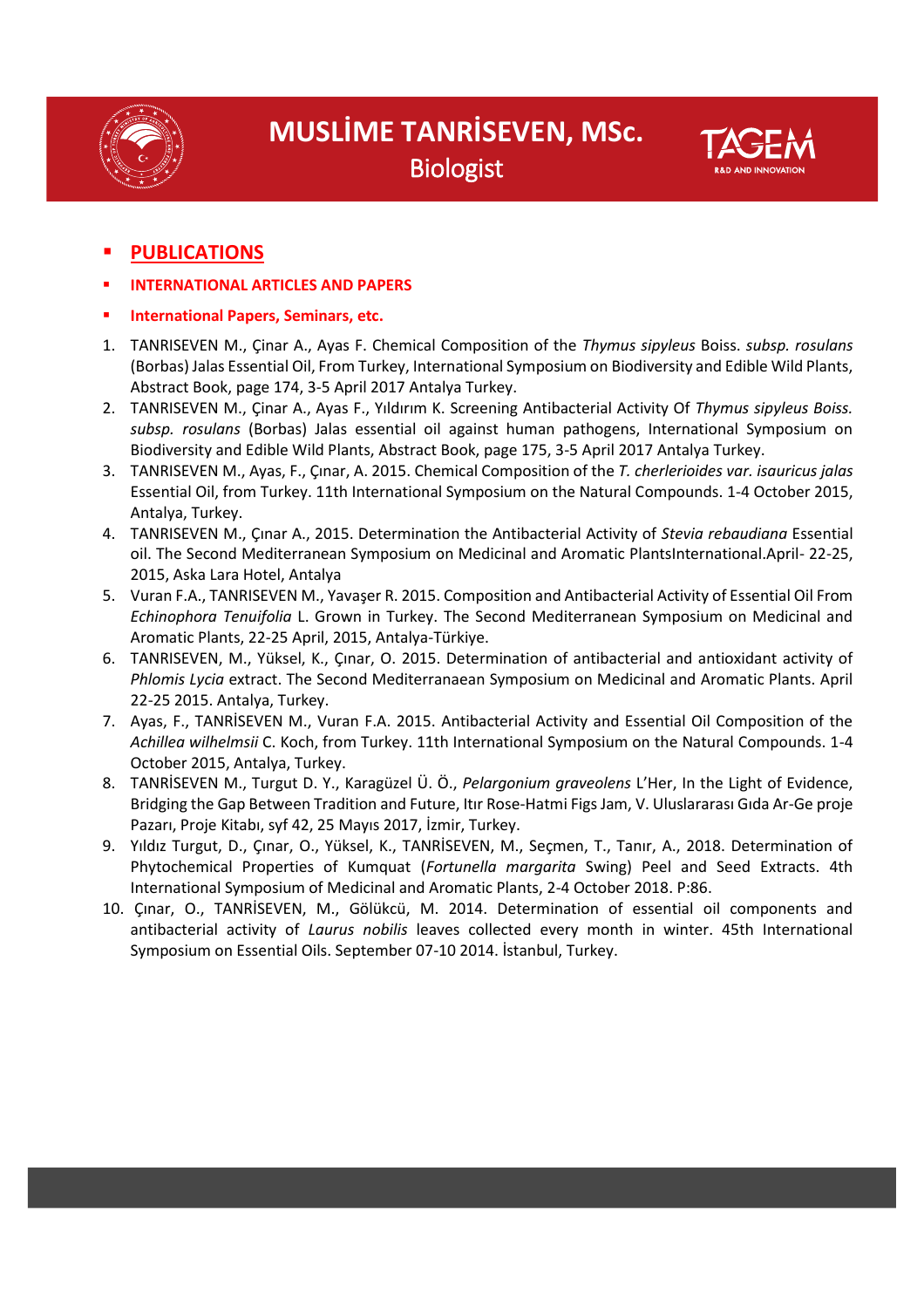





### **PUBLICATIONS**

- **NATIONAL ARTICLES AND PAPERS**
- **National Papers, Seminars, etc.**
- 1. **Çınar N.,** TANRİSEVEN M., Çınar O., Öten M., 2019. Geyik Elması (*Eriolobus trilobatus*) Yapraklarında Farklı Ekstraksiyon Uygulamalarının Bazı Tıbbi Özellikler Üzerine Etkisi, 6. Ulusal Botanik Kongresi, Sözlü sunu No: 3-2, 18- 20 Aralık 2019, Afyon.
- 2. TANRİSEVEN M., Ayas F., Çınar A, 2016. *Origanum vulgare subs. hirtum* Uçucu Yağının Bileşenlerinin ve Antibakteriyel Aktivitesinin İncelenmesi, III. Tıbbi Bitkiler Sempozyumu, 4-6 Ekim 2016, Antalya.
- 3. TANRİSEVEN M., Ayas F., Çınar A, 2016. *Sideritis argyrea* Uçucu Yağ ve Ekstraktının Antimikrobiyal Aktivitesinin İncelenmesi, III. Tıbbi Bitkiler Sempozyumu, 4-6 Ekim 2016, Antalya.
- 4. TANRİSEVEN M., Ayas F., 2016. *Pelargonium graveolens* Uçucu Yağ ve Ekstraktının Antibakteriyel Aktivitesinin İncelenmesi, III. Tıbbi Bitkiler Sempozyumu, 4-6 Ekim 2016, Antalya.
- 5. Çınar, O., Yüksel, K., TANRİSEVEN, M. 2014. Farklı Dönemlerde Toplanan *Schinus molle* Yapraklarının Uçucu Yağ Bileşimi ve Antimikrobiyal Aktivitesinin İncelenmesi. 21. Bitkisel İlaç Hammaddeleri Toplantısı, 28 Mayıs-1 Haziran 2014, Ürgüp, Kayseri.
- 6. Tuğrul Ay, S., TANRİSEVEN, M., Çınar, O., Demiray, K., Ayas, F. 2012. Antalya florasında doğadan toplanan ve kültüre alınan *Sideritis stricta* türünün kalite özelliklerinin belirlenmesi. Tıbbi ve Aromatik Bitkiler Sempozyumu 13-15 Eylül 2012 Tokat.
- 7. Yüksel, K., TANRİSEVEN, M. 2014. Ticari Kekik Yağından İzole Edilen Karvakrolün Antibakteriyal Etkinliğinin İncelenmesi. 21. Bitkisel İlaç Hammaddeleri Toplantısı, Kayseri.
- 8. Türkiye'de Tıbbi Aromatik Bitkiler, Biosağlık ve Ekonomisi, TAGEM, Ankara, 12.05.2014 (Sözlü Bildiri).
- 9. TANRİSEVEN, M*.,* Kılıç M., A., 2012*. Asphodelus aestivus* Brot. Liliaceae Tuber Ekstraktının MDA-MB 231 Meme Kanseri Üzerine Sitotoksik Etkisi. 20. Bitkisel İlaç Hammaddeleri Toplantısı, 13.10.2012, Antalya, Çolaklı.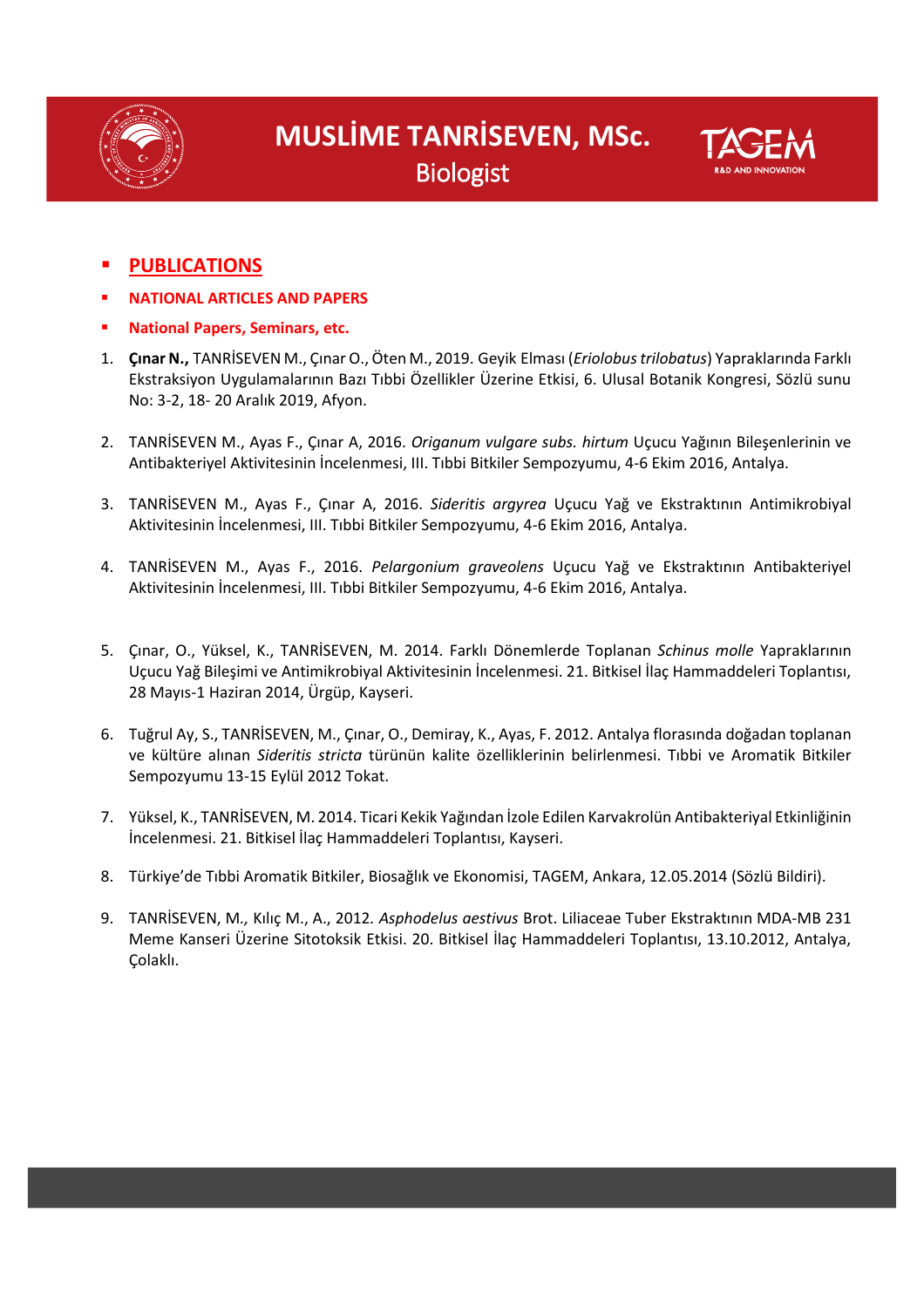

.



### **OTHER PUBLICATIONS**

- **Ph.D. Thesis, Master Thesis, Reports, Books etc.**
- 1. TANRİSEVEN, M*.,* Kılıç M., A., 2012*. Asphodelus aestivus* Brot. Liliaceae Tuber Ekstraktının MDA-MB 231 Meme Kanseri Üzerine Sitotoksik Etkisi. Akdeniz Üniversitesi Fen Bilimleri Enstitüsü Moleküler Biyoloji ABD, Antalya, 2009, MSc.
- 2. Yara ve Yanık Tedavisinde Kullanılmak Üzere Metalik Nanopartiküllerin Biyoteknolojik Yöntemle Sentezlenmesi, Karakterizasyonu, Antibakteriyal ve Antiproteolitik aktivitelerinin Değerlendirilmesi Akdeniz Üniversitesi Sağlık Bilimleri Enstitüsü, Farmakoloji ABD, Antalya, 2018 MSc.
- 3. Türkiye'de Tıbbi Aromatik Bitkiler, Biosağlık ve Ekonomisi, Brifing ve Bilgi notu, TAGEM, Ankara, 12.05.2014
- 4. Keçiboynuzu, Tıbbi Bitki Kitap Şablonu, 2018, TAGEM
- 5. Türkiye Tıbbi Bitkilerinin Potansiyelinin Belirlenmesi, Üretimi Ve Kullanımının Yaygınlaştırılması (Endikasyon Ve Toksikoloji), TAGEM BİLGİ NOTU, 2020, Muslime TANRİSEVEN, Nurtaç Çınar, Kerem Yüksel, Fulya Yüceol.
- 6. Batı Akdeniz Tarımsal Araştırma Enstitisü Tıbbi Bitkiler Merkez Araştırma Laboratuvarı Mikrobiyoloji Laboratuvarı Akreditasyonu İçin Gereklilikler RAPORU, Raporu Hazırlayan: Muslime TANRİSEVEN, Mayıs 2020, Antalya